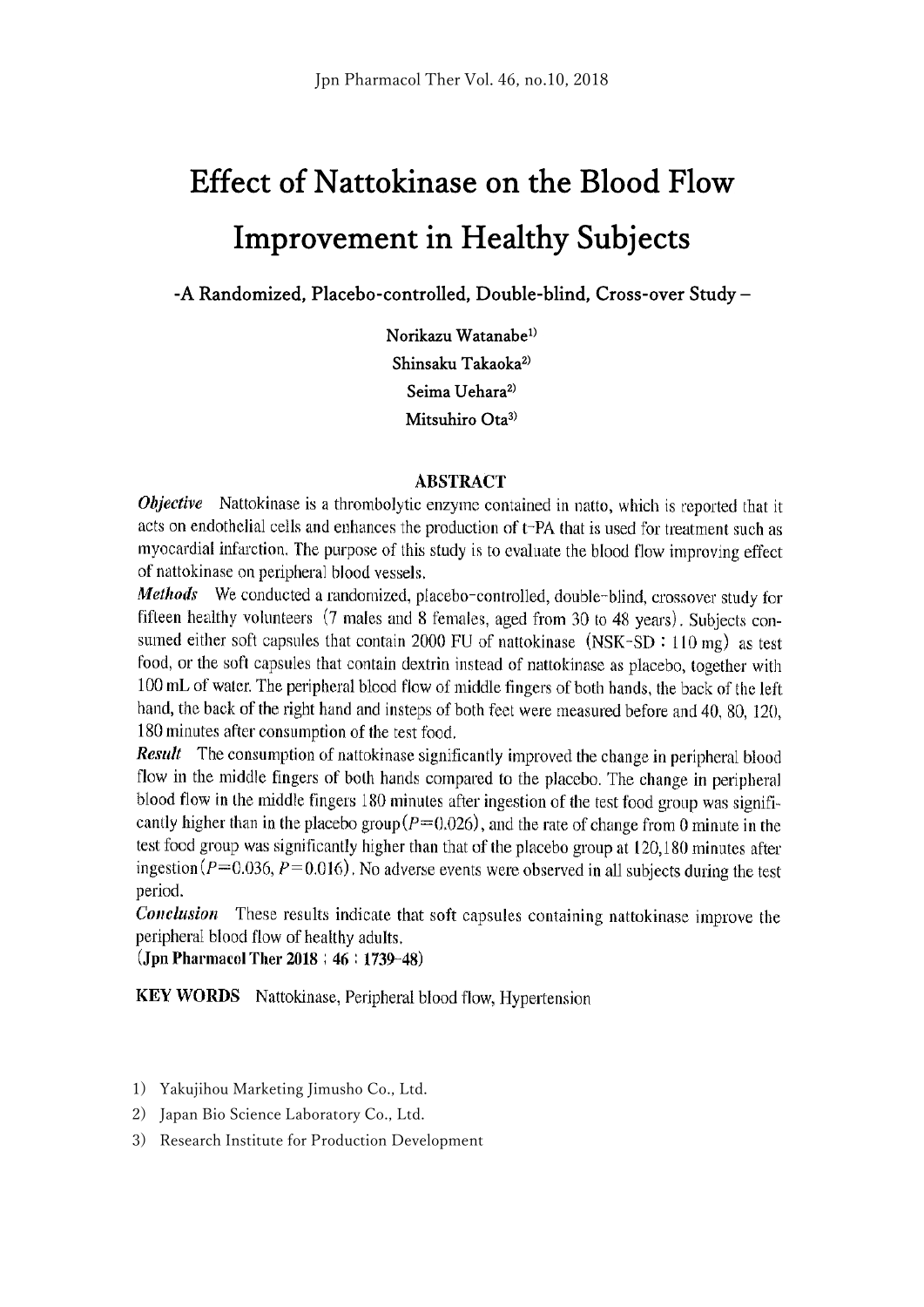### Introduction

Neoplasm malignant (cancer), ischemic heart disease, cerebrovascular diseases account for major causes of death of Japanese people in recent years. According to ''Population Survey Report'' issued 2016, the mortality rate of cardiovascular diseases such as heart disease and cerebrovascular disease is 26.0 %, and it follows that of Neoplasm malignant  $(28.5\%)$ <sup>1)</sup>. Furthermore, looking at medical expenditure by type of disease, cardiovascular disease occupies the most, and the expenditure is  $891.8$  billion yen  $(19.9\%)^2$ . Besides, according to World Health Organization (WHO), cardiovascular diseases account for approximately 30 % of all death in the world<sup>3)</sup>. In modern society, the decrease in energy consumption brought by motorization and desk jobs, etc. and westernization of the daily diet caused the dramatical increase of hypertension, diabetes, obesity, and hyperlipidemia, etc. Consequently, the incidence of arteriosclerotic disease (ex. ischemic heart disease, cerebral infarction, arteriosclerosis obliterans) and thrombotic disease has increased. According to the basic policy of ''thorough critical prevention and aggravation of major lifestyle-related disease'' of Kenko Nippon 21 (2nd ver.) developed by the Ministry of Health, Labour and Welfare, prevention of cardiovascular disease should be promoted as one of important policies $4$ ).

Nattokinase is a thrombolytic enzyme found in natto. It works on endothelial cells and promotes tissue plasminogen activators (t-PA) used for the treatment of myocardial infarction<sup>5)</sup>. *Bacillus subtilis natto* is a strain that the safety is observed in the world, and nattokinase is a thrombolytic enzyme made by the strain. Regarding the molecular structure, it is a polypeptide structure that is composed of single-stranded 275 amino acid residues $6$ .

The fluidity of blood is determined by a lot of factors, for instance, blood coagulability, hematocrit, erythrocyte deformability, platelet aggregation, leukocyte adhesion, and fibrinolysis. However, it is reported that nattokinase not only degrades plasminogen activator inhibitor-1 (PAI-1) inhibiting t-PA and fibrinogen<sup>7)8)</sup>, but also significantly inhibits platelet aggregation *in vitro* research which rabbit platelet is used<sup>9)</sup>. Furthermore, it is reported that *in vivo* research that rats take nattokinase found it has effects on thrombolytic activity and improving blood flow<sup>10)</sup>.

In this way, it has been confirmed that nattokinase has effects on thrombolytic activity and improving blood flow in both *in vivo* and *in vitro*. However, because there are few reports for the human clinical trials and data for influence on healthy individuals, the human clinical trials for healthy adult individuals were held to investigate nattokinase's effect on blood flow.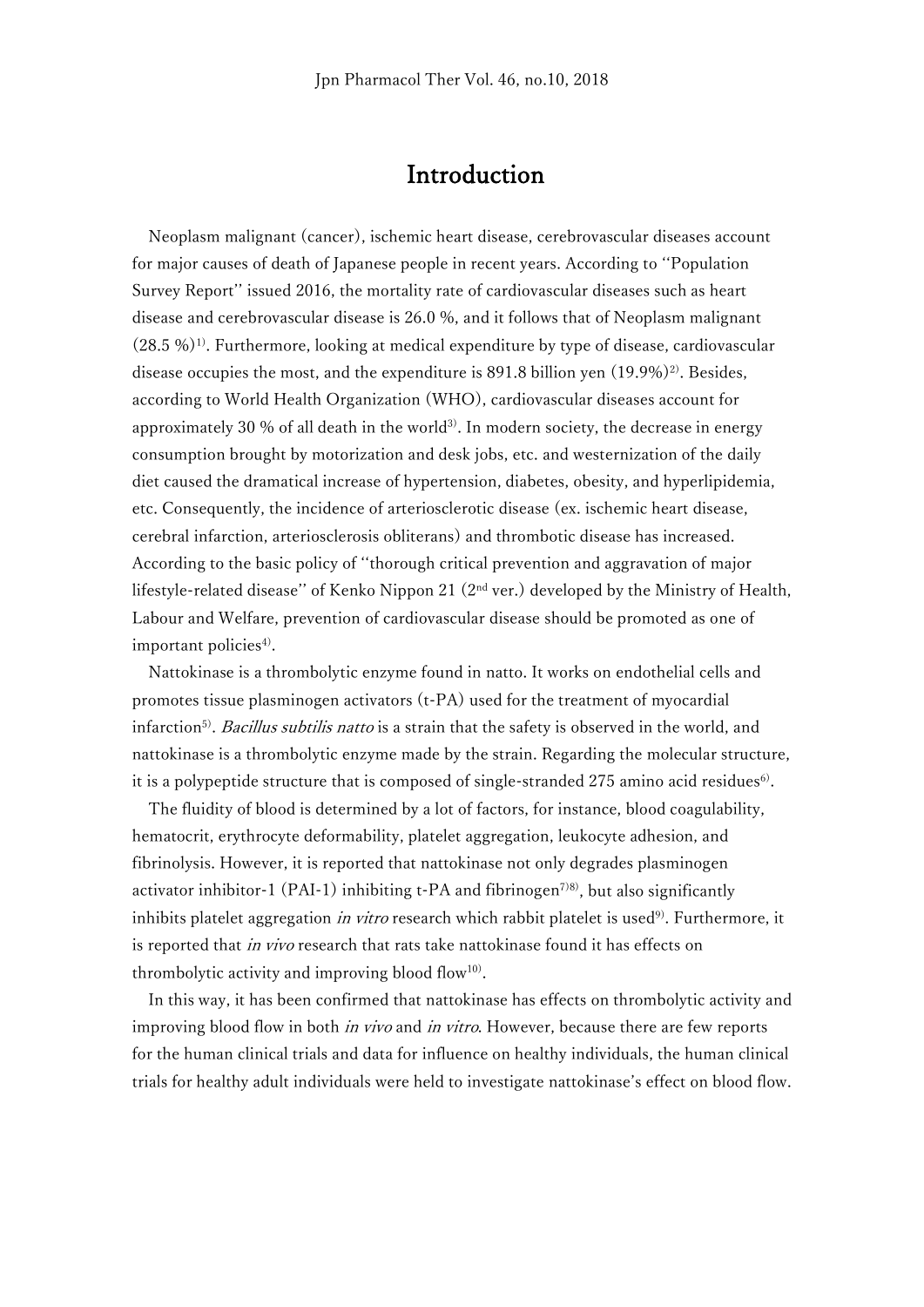### I. Subjects and Methods

#### 1. Subjects

A screening test was held for subjects who understood the content of the trial and gave their consent in writing. Then, 15 adult men and women who satisfied a selection criterion (men and women from the age of 30 to 49 at the time of acquisition of consent) and are not inconsistent with exclusion criteria below  $(1) \sim (7)$ .

#### Exclusion Criteria:

- ① Those who regularly use ''Natural Super Kinase II'' or nutritional supplement drinks, etc.
- ② Those who use medicine with effects on improvement of blood flow and recovery from fatigue (ex. Warfarin, vitamin preparations, etc.) and dietary supplements.
- ③ Those who have diabetes, brain dysfunction, peripheral vascular disease, severe diseases in their digestive organs, pancreas, lever, kidney, etc.
- ④ Those who are participating in any other clinical trials at the beginning of the trial.
- ⑤ Those who have food allergy.
- ⑥ Those who are ineligible to the participation of the trial in terms of their questionnaire responses.
- ⑦ Those who are judged as ineligible to the participation of the trial by the investigator for any other reasons.

This trial was approved by the Ethical Review Board of Shoukoukai Clinic organized by the third party (approval date: October 28, 2015). Then, this trial was held under the supervision of doctors in compliance with ''Ethical Guidelines for Epidemiology Research'' and ''Helsinki Declaration''. Also, the subjects were paid-volunteer publicly-offered by TTC co., ltd. After the investigator explains to the subjects about the objective, method, anticipated side effects, etc., they understood the content of the trial and gave their voluntary consent in writing.

#### 2. Materials and Test Diets

As the test preparation, ''Natural Super Kinase II'' (manufactured by Japan Bio Science Laboratory co., ltd.), soft capsules that contain nattokinase equivalent to 2,000FU per 3 capsules were used. ''Natural Super Kinase II'' has been sold since 2001 and contains 110mg Fermented Soybean Extract NSK-SD per 3 capsules. Also, Fibrin-degrading enzyme activity (FU) was used for the measurement of nattokinase. FU is a value of the amount of the acidsoluble low-molecular products of fibrin based on the absorbance of the sample at 275 nm. This assay method is standardized as the quality specification standard by Japan Health and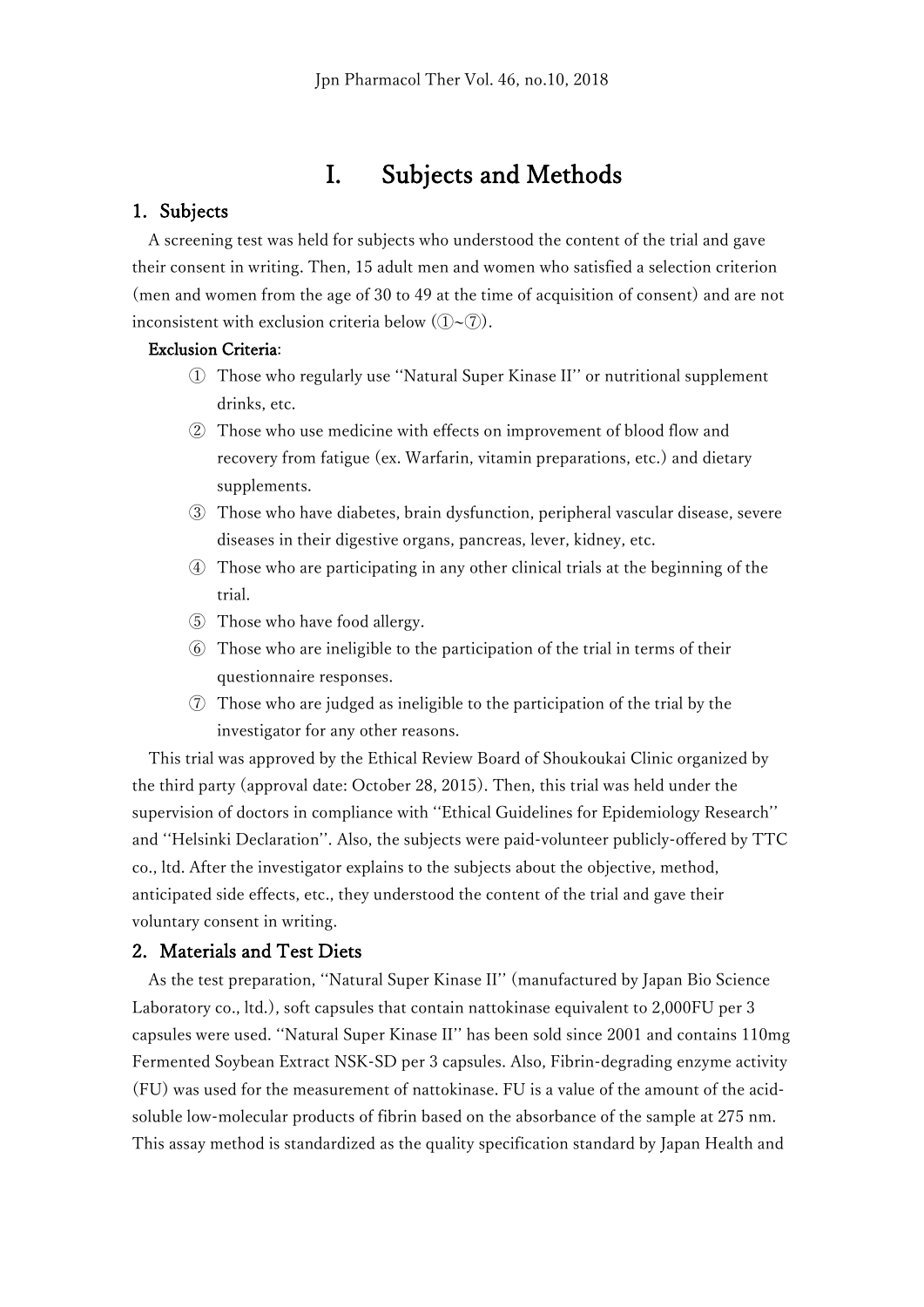Nutrition Food Association11). Also, soft capsules, containing dextrin instead of Fermented Soybean Extract NSK-SD, were used. both test diet and placebo capsules have the same size (diameter: 10.9mm, minor axis: 7.1mm), and are manufactured to be unidentifiable in terms of appearance and odor. The analytical value of nutrition fact for nattokinase and placebo is shown in Table 1. The subjects took capsules with a cup of water (approx. 100mL).

|                                | Nattokinase                  | Placebo                      |  |
|--------------------------------|------------------------------|------------------------------|--|
|                                | Ingredient amount            | Ingredient amount            |  |
|                                | (The amount of intake / day) | (The amount of intake / day) |  |
| Soybean oil                    | 400mg                        | 400mg                        |  |
| Glycerol esters of fatty acids | 45mg                         | 45mg                         |  |
| Beeswax                        | 45mg                         | 45mg                         |  |
| Soybean lecithin               | 30mg                         | 30mg                         |  |
| Fermented Soybean Extract      | 110mg                        |                              |  |
| Dextrin                        |                              | 110mg                        |  |
| Nattokinase                    | 2,000FU                      |                              |  |

#### Table 1 Nutrient Composition

#### 3. Test Method

The study design is a randomized, placebo-controlled, double-blind, cross-over study (Figure 1). Therefore, subjects were randomly assigned by taking into consideration of their age and sex according to personnel irrelevant to the trial so that order effects do not occur. During the first administration period, Group A took nattokinase capsules, and Group B took placebos. After the two-week Washout period, Group A took the placebo and Group B took nattokinase during the second administration period. The trial was held from December 2015 to February 2016. Furthermore, all those participating in the trial (subjects, intervening people, assessor, etc.) were subject to blinding, and the assignment table was sealed until subjects to analysis populations were fixed. They were instructed not to radically change their lifestyle from before the trial (e.g. meal, exercise, smoking, medication, etc.) and keep a record on their lifestyle questionnaire if they deviate their lifestyle for excessive exercise, drinking alcohol, etc. Besides, as a restriction, they were advised to eat nothing two hours before the blood flow measurement and be relaxed by sitting on a chair in a room controlled for the temperature of 20°C  $\sim$  25°C. Regarding the blood flow measurement, a laser Doppler blood flow imaging system was used. (Preiscan PIMⅡ : PERIMED). Their center points were recorded at the time of the first measurement, and all the following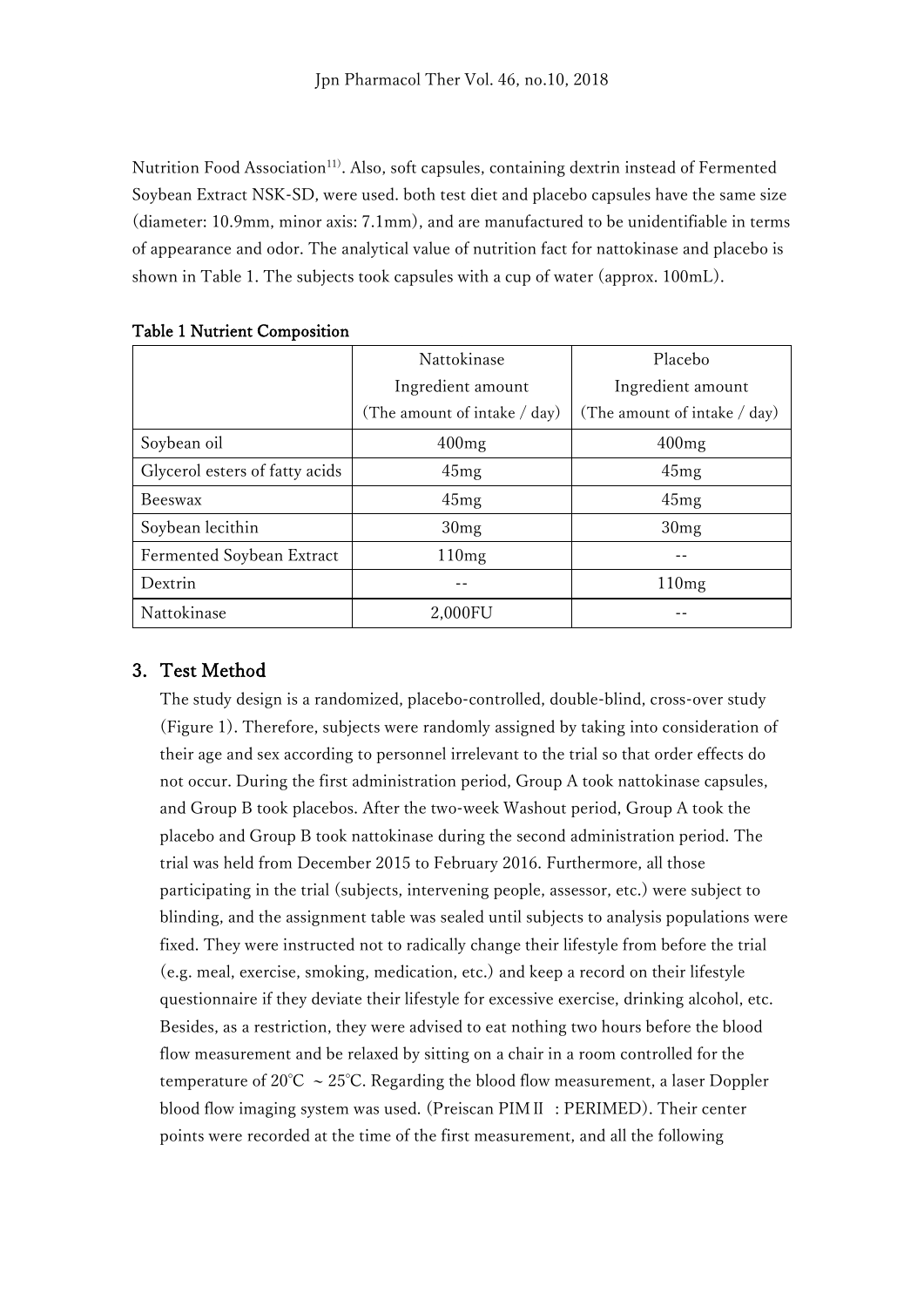measurements were held in the same position so that the value does not differ from person to person. They sat down on a chair and took the measurement. Also, the put their hand on a desk in case that blood flow of their hands was measured.



Figure 1 Flow Chart of the Trial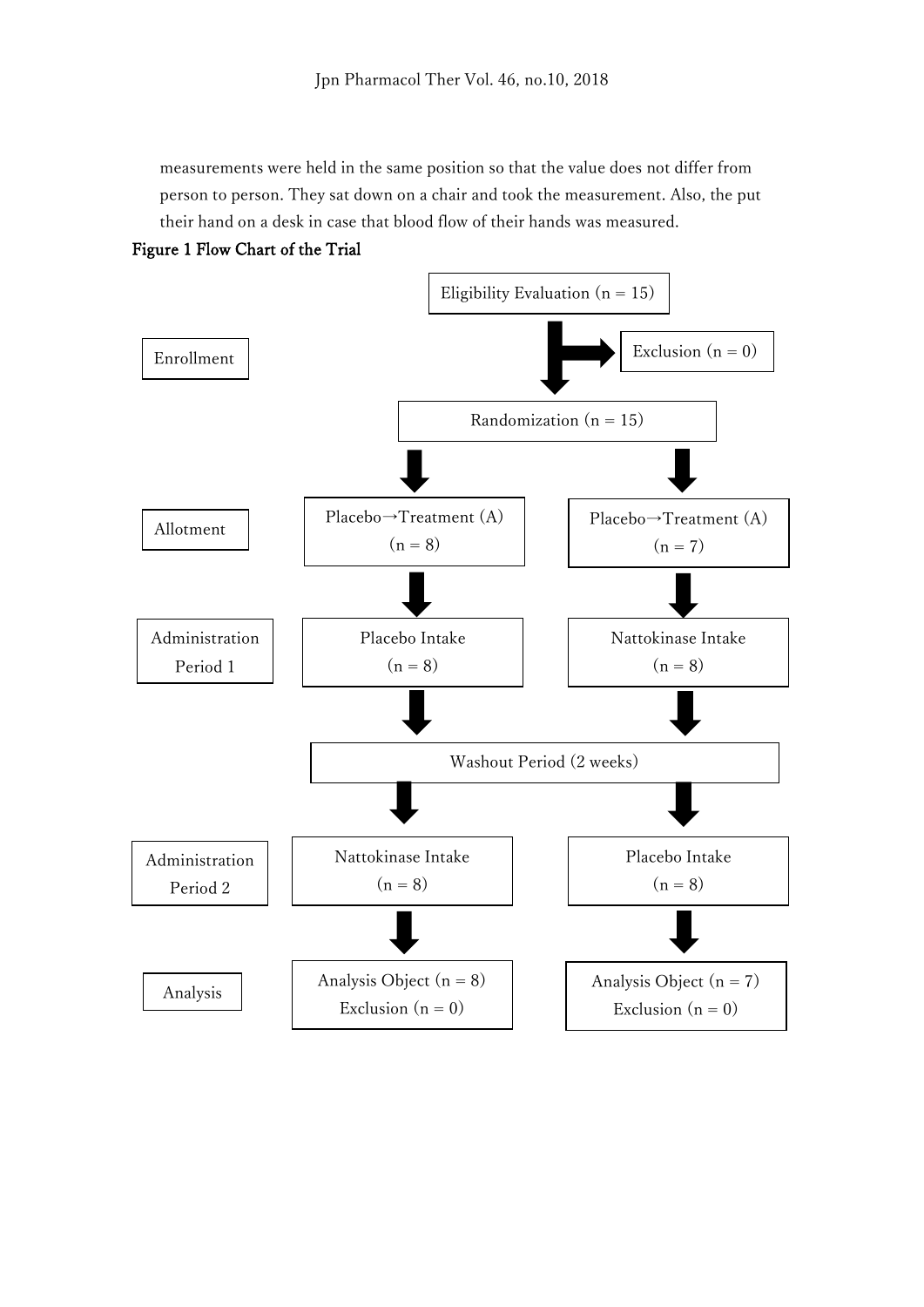| Item         | Unit                   | Placebo $(n = 15)$ | Treatment $(n=15)$ |
|--------------|------------------------|--------------------|--------------------|
| Sex (M/F)    |                        | 7/8                | 7/8                |
| Age          |                        | $39.1 \pm 6.6$     | $39.1 \pm 6.6$     |
| Height       | cm                     | $163.71 \pm 6.85$  | $163.71 \pm 6.85$  |
| Body Weight  | kg                     | $61.77 \pm 10.97$  | $61.99 \pm 10.72$  |
| BMI          | $\text{kg}/\text{m}^2$ | $22.97 \pm 3.31$   | $23.05 \pm 3.23$   |
| Systolic BP  | mmHg                   | $117.2 \pm 11.68$  | $123.1 \pm 15.8$   |
| Diastolic BP | mmHg                   | $75 \pm 8.76$      | $77.9 \pm 13.56$   |
| Pulse Rate   | bpm                    | $75.5 \pm 8.37$    | $76.5 \pm 9.8$     |

Table 2 Subject Background

#### 4. Test Method

Primary endpoints are the amount of blood flow measured by the laser Doppler blood flow imaging system (measurement sites: right and left middle finger, the dorsum of the light and left hand, and the dorsum of the right and left foot). The unit is the number of blood cell counts (n)  $\times$  the velocity of blood flow (v) = the amount of blood flow (V).

#### 5. Statistical Analysis

Regarding the amount of change in blood flow, it was evaluated by Student's t-test for the inter-group comparison and by paired t-test for the within-group comparison to before the administration period. Values of subject backgrounds are presented in mean ±standard deviation, and all the results of the amount of blood flow and the amount-ofchange in blood flow were presented in mean $\pm$ standard error. The significance level was 5% (two-sided), and StatMate V (ATOMS Co.) was used as statistical analysis software. Furthermore, no adjustment was held for multiple testing at multiple items and time points.

### II. Results

#### 1. Subject Background

15 subjects with consent took the screening test and were divided into 2 groups (Group A: n=8, Group B: n=7). All the subjects completed prescribed experimental schedules without conflicting exclusion criteria of the analysis set. Their background is shown in Table 2. There is no significant difference between groups in any item. Then, concerning the amount of change in blood flow of each body part from the preadministration period to 180 minutes after the administration, a test for carry-over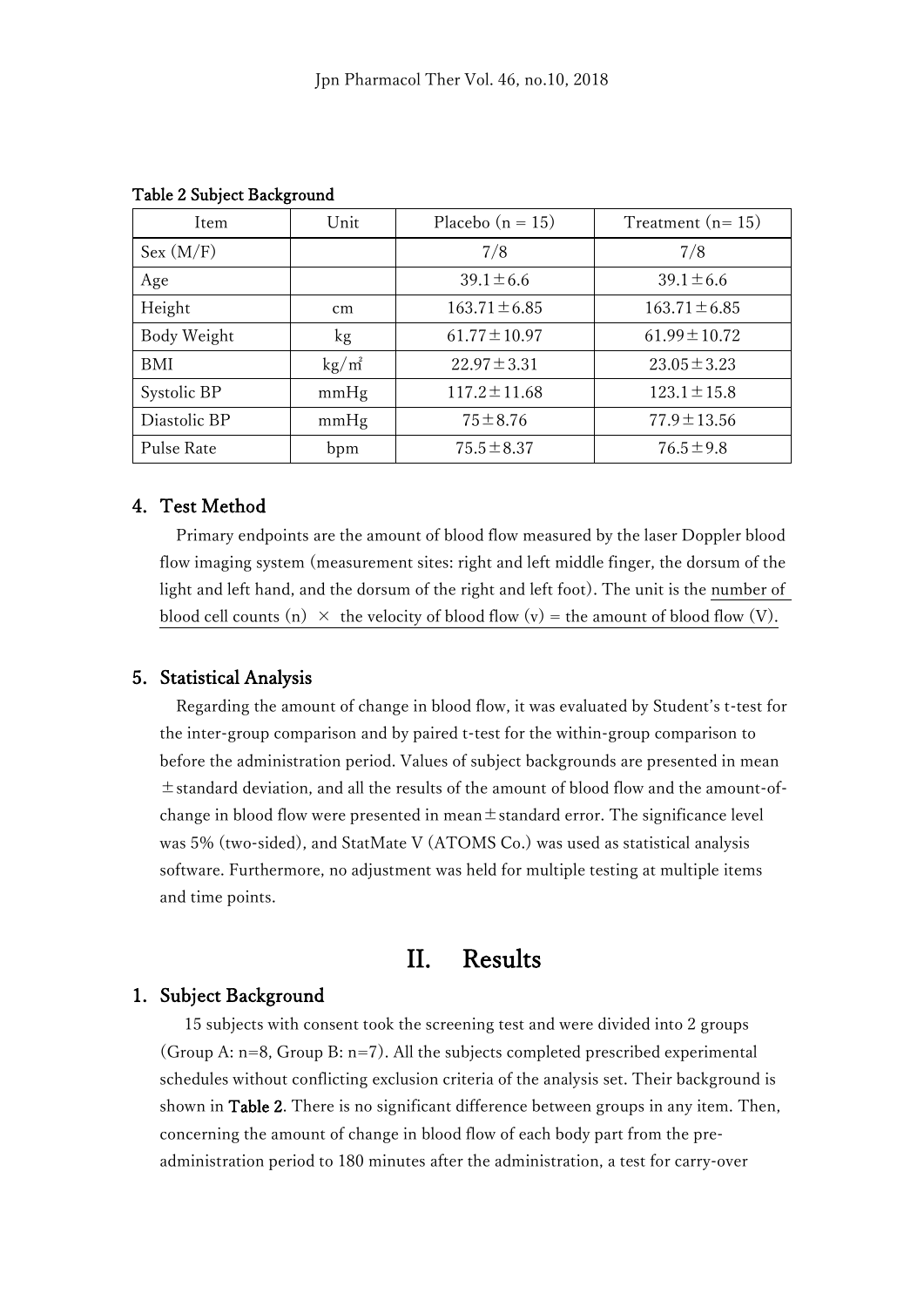effects was held. As a result, there is no significant difference in order-effect (left and right middle fingers:  $P=0.86$ , back of right hands:  $P=0.86$ , back of left hands:  $P=0.87$ , back of left and right feet:  $P=0.72$ ) and period effects (left and right middle fingers:  $P=0.38$ , back of right hands:  $P=0.31$ , back of left hands:  $P=0.27$ , back of left and right feet:  $P=0.31$ ), and it was determined that this trial can be promptly evaluated by crossover method.

#### 2. Result: The Amount of Blood Flow

Table 3 and Table 4 shows the test results of changes in blood flow from the preadministration period to 180 minutes after the administration of test foods or placebo.

To begin with, regarding the amount of change in blood flow of left and right fingers, the amount of blood flow gradually increased in both the treatment group and the placebo group. Therefore, compared to the pre-administration, significant differences were observed in the treatment group at 80min, 120min, and 180min after the administration (P=0.002, P<0.001, P<0.001). However, no significant differences were observed in the placebo group ( $P=0.38$ ,  $P=0.37$ ,  $P=0.35$ ), in the inter-group comparison of the amount of change in blood flow of left and right fingers, an increase was observed in that of Treatment group at 120 min after the administration  $(P=0.076)$ , and there is a significant increase in that of treatment group at  $180$  min (P=0.026), compared to that of Placebo group (Figure 2A). Furthermore, regarding the rate of change in the blood flow, a significant increase was observed at 120 min and 180 min, compared to that of the Placebo group  $(P=0.036, P=0.016)$  (Figure 2B). On the other hand, Regarding the amount of change in blood flow of the back of the right hands, significant increases were observed at 40min, 80min, 120min, and 180min in both the Treatment and the Placebo group, however, there were no significant differences between groups (Figure 3A). Regarding the amount of change in blood flow of the back of the right hands, significant increases were observed at 40min, 80min, 120min, and 180min in both the Treatment and Placebo group, however, there were no significant differences between groups (Figure 3B). Regarding the amount of change in blood flow of the back of the left and right feet, significant increases were observed at 40min, 80min, 120min, and 180min in both Treatment and Placebo group, however, there were no significant differences between groups (Figure 4)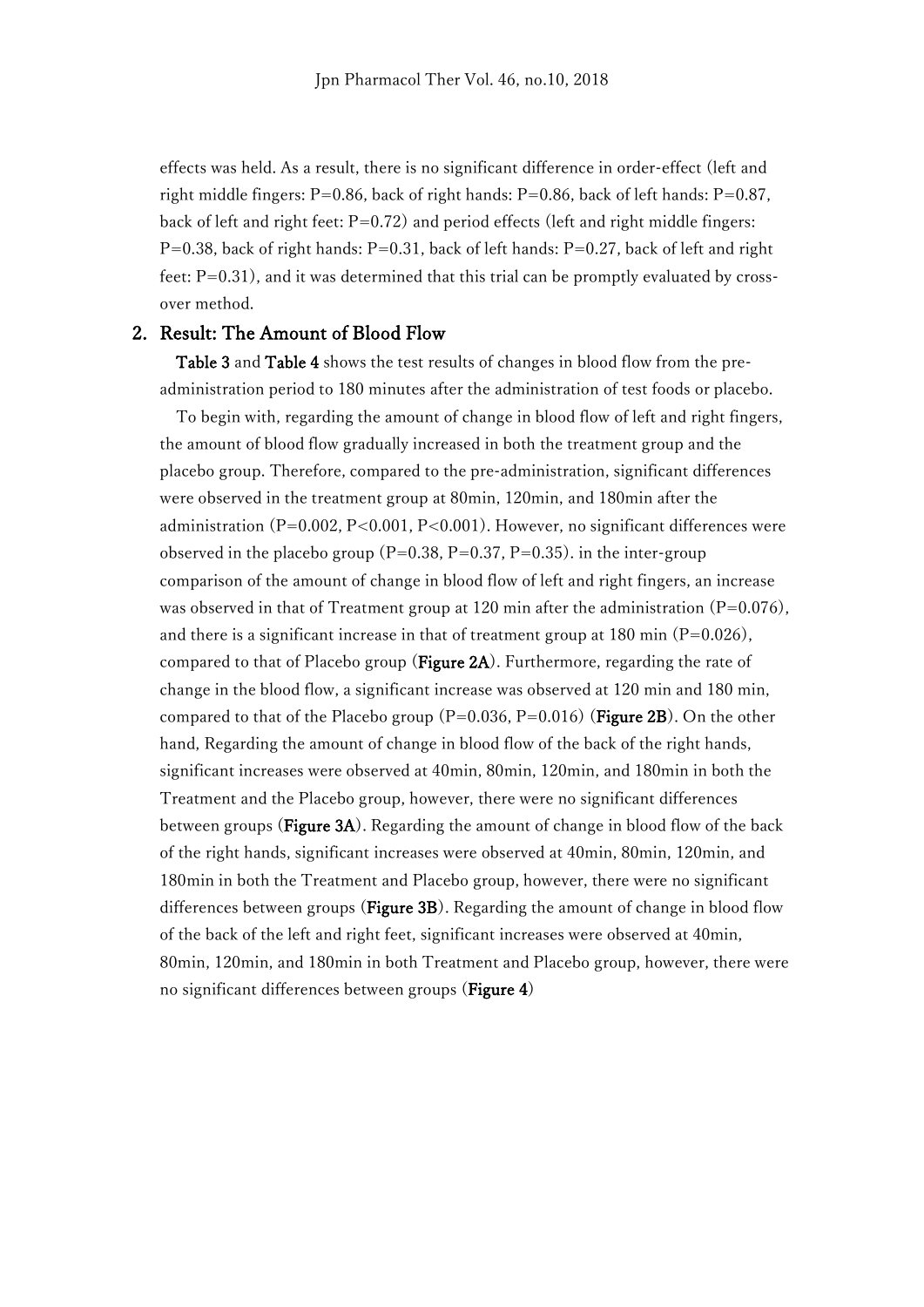| Item                                                       | Unit | Time Elapsed       | Placebo $(n = 15)$ | Treatment $(n=15)$ |
|------------------------------------------------------------|------|--------------------|--------------------|--------------------|
|                                                            |      |                    |                    |                    |
| <b>Blood Flow</b><br>(left and<br>right middle<br>fingers) |      | Pre-Administration | $2.11 \pm 0.05$    | $1.89 \pm 0.09$    |
|                                                            |      | 40min              | $2.18 \pm 0.07$    | $1.98 \pm 0.10$    |
|                                                            | (V)  | 80min              | $2.20 \pm 0.11$    | $2.15 \pm 0.08**$  |
|                                                            |      | 120min             | $2.20 \pm 0.11$    | $2.19 \pm 0.07$ ** |
|                                                            |      | 180 <sub>min</sub> | $2.21 \pm 0.12$    | $2.31 \pm 0.06$ ** |
| <b>Blood Flow</b><br>(the back of<br>right hand)           |      | Pre-Administration | $0.58 \pm 0.02$    | $0.53 \pm 0.02$    |
|                                                            |      | 40min              | $0.62 \pm 0.02*$   | $0.60 \pm 0.02**$  |
|                                                            | (V)  | 80min              | $0.68 \pm 0.03**$  | $0.68 \pm 0.03$ ** |
|                                                            |      | $120$ min          | $0.73 \pm 0.04**$  | $0.76 \pm 0.05$ ** |
|                                                            |      | 180 <sub>min</sub> | $0.82 \pm 0.04**$  | $0.84 \pm 0.05$ ** |
| <b>Blood Flow</b><br>(the back of<br>left hand)            | (V)  | Pre-Administration | $0.62 \pm 0.02$    | $0.58 \pm 0.03$    |
|                                                            |      | 40min              | $0.66 \pm 0.02$    | $0.65 \pm 0.03$ ** |
|                                                            |      | 80 <sub>min</sub>  | $0.70 \pm 0.02*$   | $0.71 \pm 0.03$ ** |
|                                                            |      | $120$ min          | $0.77 \pm 0.04**$  | $0.78 \pm 0.05$ ** |
|                                                            |      | 180 <sub>min</sub> | $0.86 \pm 0.04**$  | $0.89 \pm 0.06$ ** |
| <b>Blood Flow</b><br>(the back of<br>feet)                 | (V)  | Pre-Administration | $0.45 \pm 0.04$    | $0.44 \pm 0.03$    |
|                                                            |      | 40min              | $0.50 \pm 0.04**$  | $0.50 \pm 0.02$ ** |
|                                                            |      | 80min              | $0.55 \pm 0.04**$  | $0.54 \pm 0.02**$  |
|                                                            |      | $120$ min          | $0.60 \pm 0.04**$  | $0.58 \pm 0.02$ ** |
|                                                            |      | 180 <sub>min</sub> | $0.86 \pm 0.04**$  | $0.66 \pm 0.03$ ** |

Table 3. The Amount of Blood Flow

Mean±standard deviation

Significant different compared to pre-administration period (\*P<0.05, \*\*P<0.01)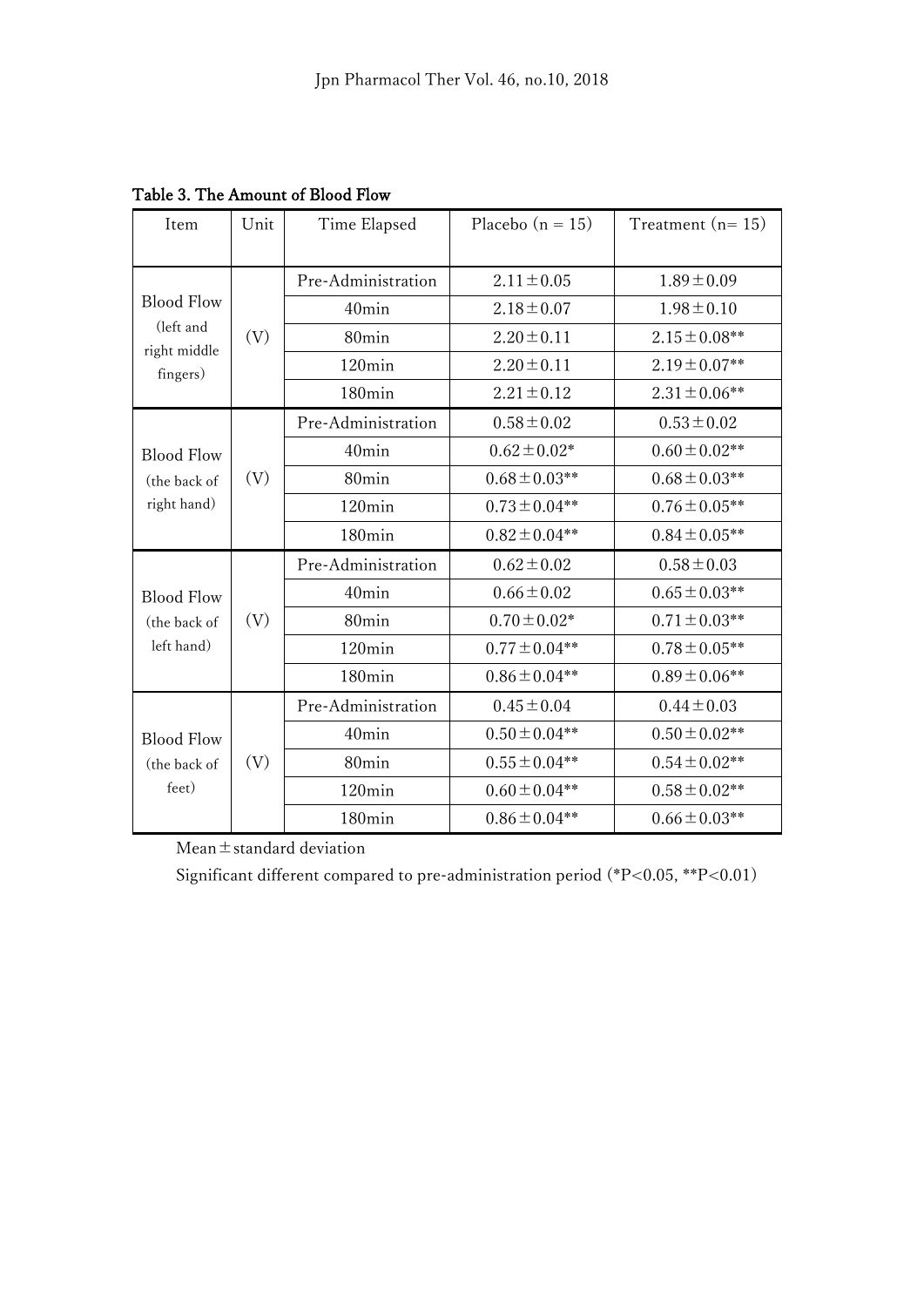| Item                                                       | Unit | Time Elapsed       | Placebo $(n = 15)$ | Treatment $(n=15)$ |
|------------------------------------------------------------|------|--------------------|--------------------|--------------------|
|                                                            |      |                    |                    |                    |
| <b>Blood Flow</b><br>(left and<br>right middle<br>fingers) | (V)  | Pre-Administration | $0.00 \pm 0.00$    | $0.00 \pm 0.00$    |
|                                                            |      | 40min              | $0.07 \pm 0.04$    | $0.09 \pm 0.08$    |
|                                                            |      | 80 <sub>min</sub>  | $2.20 \pm 0.11$    | $2.15 \pm 0.08**$  |
|                                                            |      | $120$ min          | $2.20 \pm 0.11$    | $2.19 \pm 0.07**$  |
|                                                            |      | 180 <sub>min</sub> | $2.21 \pm 0.12$    | $2.31 \pm 0.06$ ** |
| <b>Blood Flow</b><br>(the back of<br>right hand)           | (V)  | Pre-Administration | $0.58 \pm 0.02$    | $0.53 \pm 0.02$    |
|                                                            |      | 40min              | $0.62 \pm 0.02*$   | $0.60 \pm 0.02$ ** |
|                                                            |      | 80 <sub>min</sub>  | $0.68 \pm 0.03$ ** | $0.68 \pm 0.03$ ** |
|                                                            |      | $120$ min          | $0.73 \pm 0.04**$  | $0.76 \pm 0.05$ ** |
|                                                            |      | 180 <sub>min</sub> | $0.82 \pm 0.04**$  | $0.84 \pm 0.05$ ** |
| <b>Blood Flow</b><br>(the back of<br>left hand)            | (V)  | Pre-Administration | $0.62 \pm 0.02$    | $0.58 \pm 0.03$    |
|                                                            |      | 40min              | $0.66 \pm 0.02$    | $0.65 \pm 0.03**$  |
|                                                            |      | 80 <sub>min</sub>  | $0.70 \pm 0.02*$   | $0.71 \pm 0.03$ ** |
|                                                            |      | $120$ min          | $0.77 \pm 0.04**$  | $0.78 \pm 0.05$ ** |
|                                                            |      | 180 <sub>min</sub> | $0.86 \pm 0.04**$  | $0.89 \pm 0.06$ ** |
| <b>Blood Flow</b><br>(the back of<br>feet)                 | (V)  | Pre-Administration | $0.45 \pm 0.04$    | $0.44 \pm 0.03$    |
|                                                            |      | 40min              | $0.50 \pm 0.04**$  | $0.50 \pm 0.02$ ** |
|                                                            |      | 80 <sub>min</sub>  | $0.55 \pm 0.04**$  | $0.54 \pm 0.02**$  |
|                                                            |      | $120\text{min}$    | $0.60 \pm 0.04**$  | $0.58 \pm 0.02**$  |
|                                                            |      | 180 <sub>min</sub> | $0.86 \pm 0.04$ ** | $0.66 \pm 0.03$ ** |

Table 4. The Amount of Change in Blood Flow Compared to Pre-Administration Period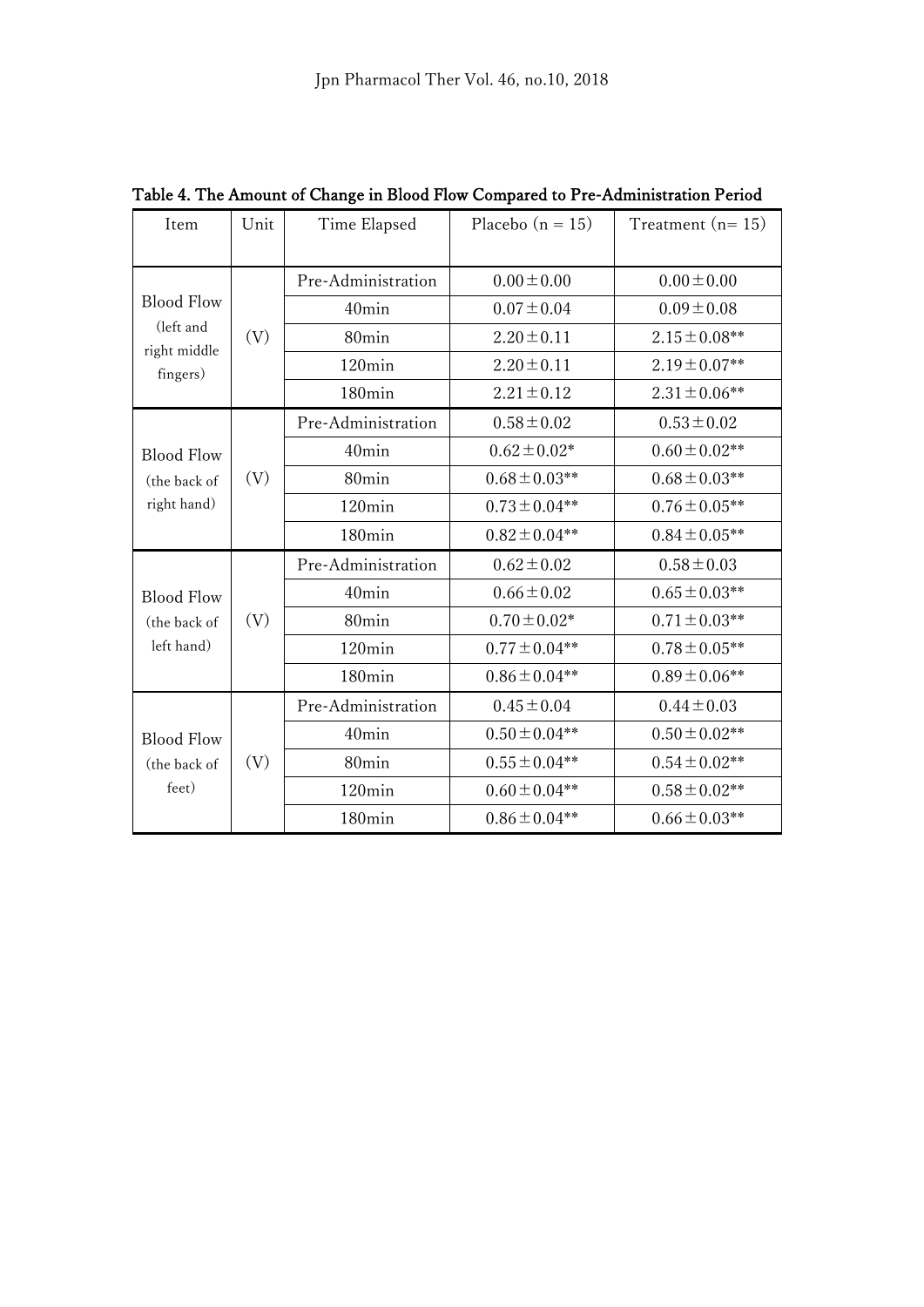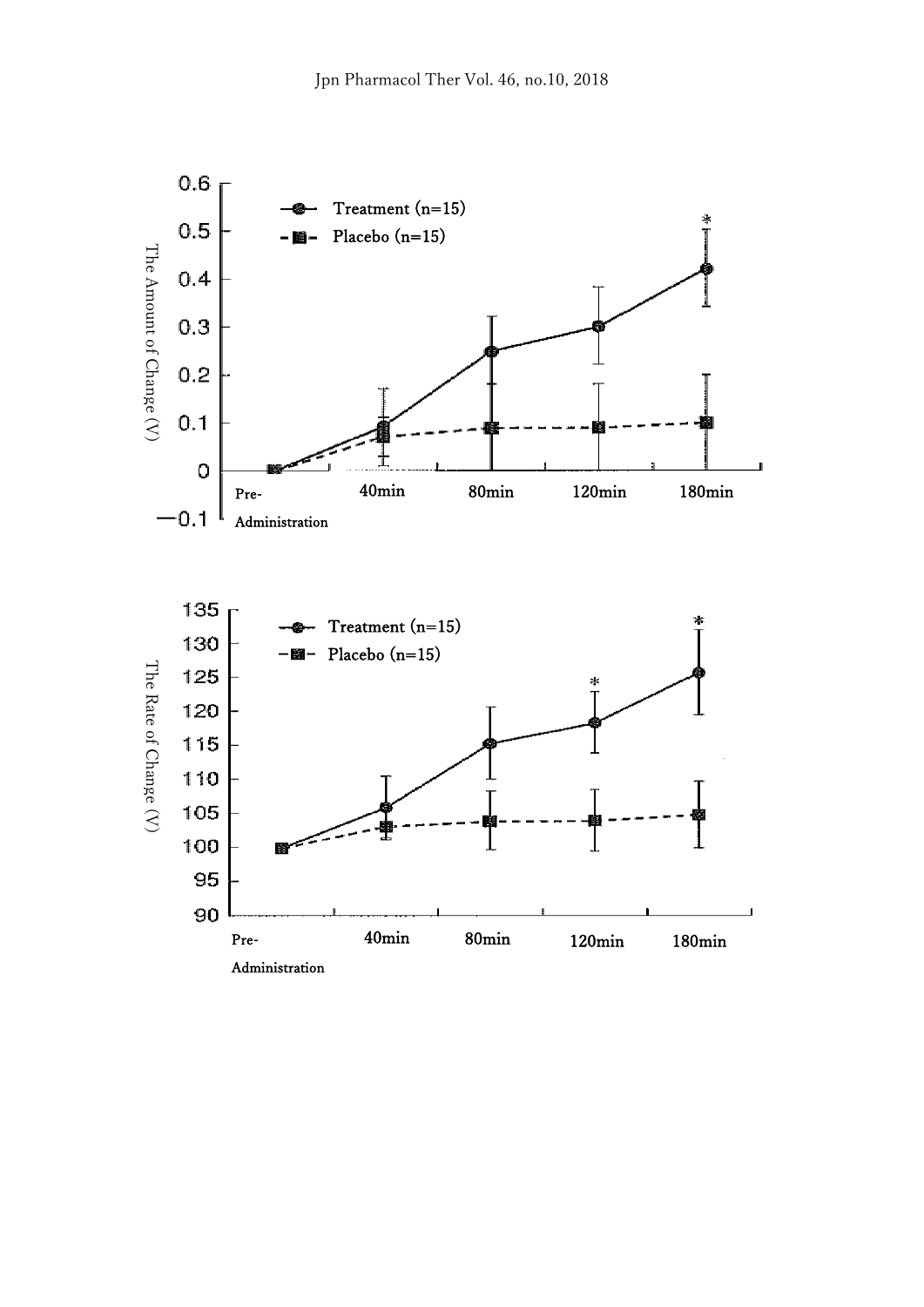#### 3. Safety

no adverse events occurred to any of the subjects during the study period, and it was confirmed that the test foods were safe.

### III. Discussion

As a result of investigating the effect of nattokinase on improving blood flow with the laser Doppler blood flow imaging system, Regarding the amount of change in blood flow of left and right middle fingers, an increase was observed in that of Treatment group at 120 min after the administration  $(P=0.076)$ , and there was a significant increase in that of treatment group at 180 min  $(P=0.026)$ , compared to that of the Placebo group. Furthermore, regarding the rate of change in the blood flow, a significant increase was observed at 120 min and 180 min, compared to that of the Placebo group  $(P=0.036,$  $P=0.016$ ). Regarding the amount of change in blood flow of the back of hands and feet, although significant increases were observed at most of the time period in both the Treatment and Placebo group, there were no significant differences between groups. These factors include the small amount of blood flow. Looking at the amount of blood flow of Placebo group at the pre-administration period, that of the back of hands and feet has much lower mean blood flow (0.58, 0.62, 0.45 V) than that of left and right middle fingers (2.11 V), and it can be assumed that measurement errors easily happen due to the small amount of blood flow. Regarding the measured value of the amount of blood flow, as a principle of the blood flow imaging system, when a laser light hits body tissues, the light hits red blood cells. Furthermore, the optical frequency changes due to the Doppler shift effect. On the other hand, the light which hits stationary tissues returns to the optical receiver without changing its frequency. Therefore, there is a mixture of the former and the latter. The rate of lights with changed frequency is proportional to blood cell counts, and the deviation of lights is proportional to the velocity of blood flow. From these results, it is possible to calculate the amount of blood flow by multiplying the blood cell counts by the velocity of blood flow12).

With regard to the back of hands and feet measured, the amount of blood flow increased in Placebo groups compared to the pre-administration period. This is due to the dietary restriction 2 hours before intake and the increase of the velocity of blood flow by the intake and hydration (100mL). Consequently, the amount of blood flow increased. It is already reported that hydration significantly lowers blood viscosity<sup>13</sup>), As a result of the hydration, there was an increase in the amount of blood flow in the Placebo group.

As mentioned before, Regarding the amount of blood flow of each body part, that of left and right middle fingers is much larger than that of the back of hands and feet. On the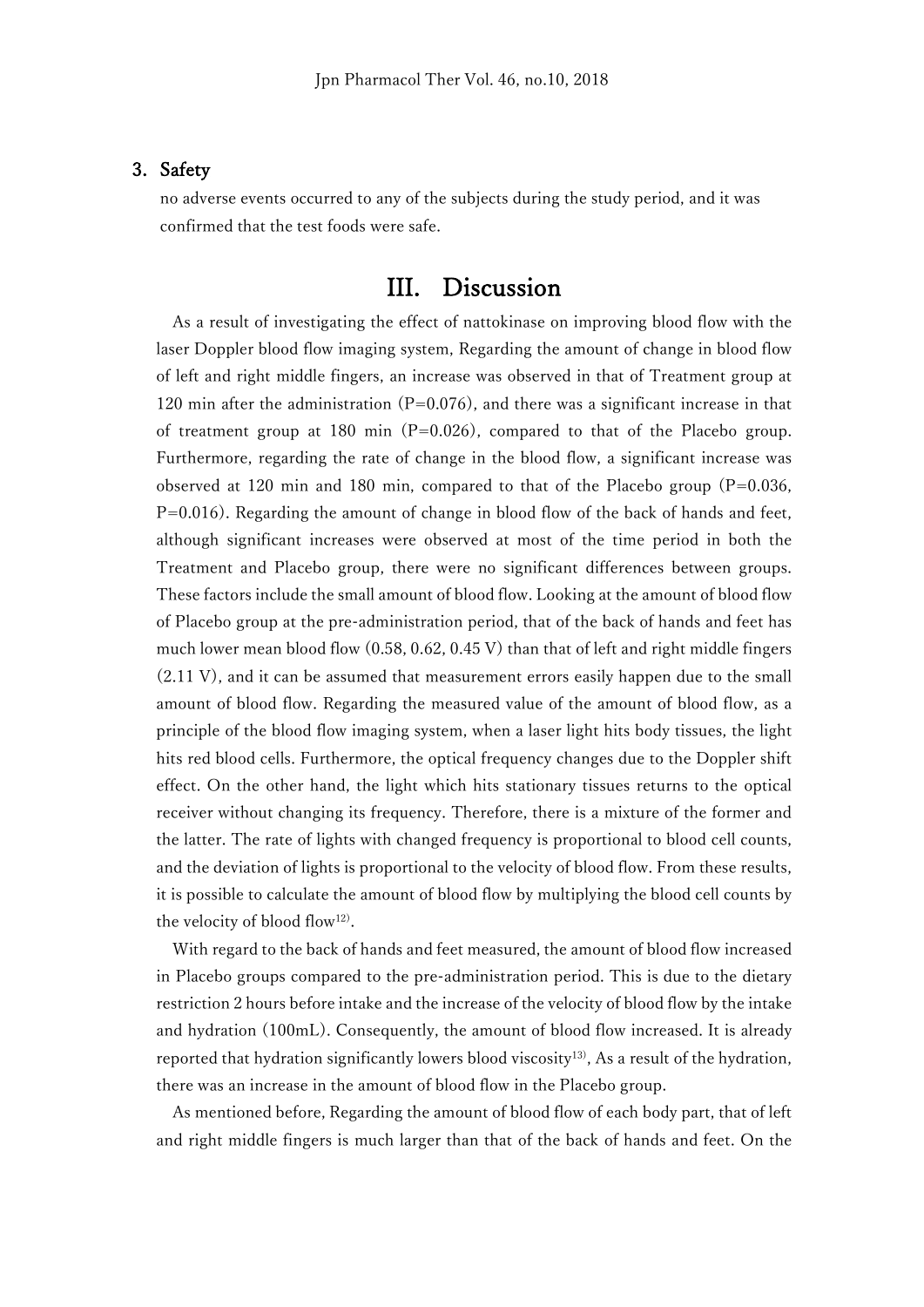other hand, that of the back of hands and feet has a third  $\sim$  fourth of that of left and right middle fingers. It is consistent with the result of previous studies relevant to cutaneous blood flow using laser doppler<sup>14)</sup>.

In this trial, the cutaneous blood flow of fingers has a larger amount of cutaneous blood flow than the back of the hands, following the bottom lip. It is suggested that AVA (arteriovenous anastomoses) in fingers influences on the blood flow<sup>14)15)</sup>. AVA, vacuum tubes connecting arteriolar and venules, exists in the skin of specific body parts such as the periphery of the limbs and lips $16)17$ .

Regarding the mechanism of nattokinase's effect on improving blood flow, previous studies infer that the effect is due to a synergy of various physiological effects of nattokinase, for example, activating pro-urokinase, fibrinolytic activity via producing t-PA and degrading PAI-1, degrading fibrinogen, inhibiting platelet aggregation, etc.

On the other hand, it is reported that nattokinase affects lowering blood pressure. Studies report that it has an antihypertensive effect by inhibiting renin activity and ACE<sup>19)20)</sup>. Furthermore, it is also reported that nattokinase produces kinin<sup>21)</sup>. Kinin is known for the physiological effects such as antihypertensive effect, increasing capillary permeability, vasodilatory effect,  $etc<sup>22</sup>$ .

Hemodynamic change is closely related to hypertension, and the increases in peripheral resistance are regarded as a factor. Also, the increase of blood viscosity is a factor of hypertension because it causes peripheral resistance<sup>23)</sup>. Calcium channel blocker and thiazide diuretic also have an antihypertensive activity by improving the resistance<sup>24)</sup>. The peripheral blood flow is negatively correlated with the resistance. Thus, the more peripheral blood flow is, the less the resistance is.25) Regarding AVA mentioned before, a study shows a high negative correlation with changes in blood flow of AVA and change in mean blood pressure<sup>26)</sup>. Also, the rate of AVA accounting for blood flow in peripheral blood vessels is high18), and it is implied that nattokinase is related to the increase of blood flow. The increase of blood flow of AVA depends on passive vasodilatation due to inhibition of sympathetic nerve activity<sup>15)</sup>. As mentioned, nattokinase affects inhibiting renin activity, and a study shows a positive correlation with the renin activity (for healthy individuals and patients with essential hypertension) and sympathetic nervous systems<sup>27)</sup>. From these results, it is considered that nattokinase inhibits renin activity, has a restrictive effect on the sympathetic nervous systems, and is related to the increase of blood flow of AVA. In this trial, it was found that the amount of change in the blood flow of middle fingers significantly increased. This suggests that blood vessel is dilated as the amount of peripheral blood flow increases. As a result, peripheral vascular resistance and blood pressure lowered.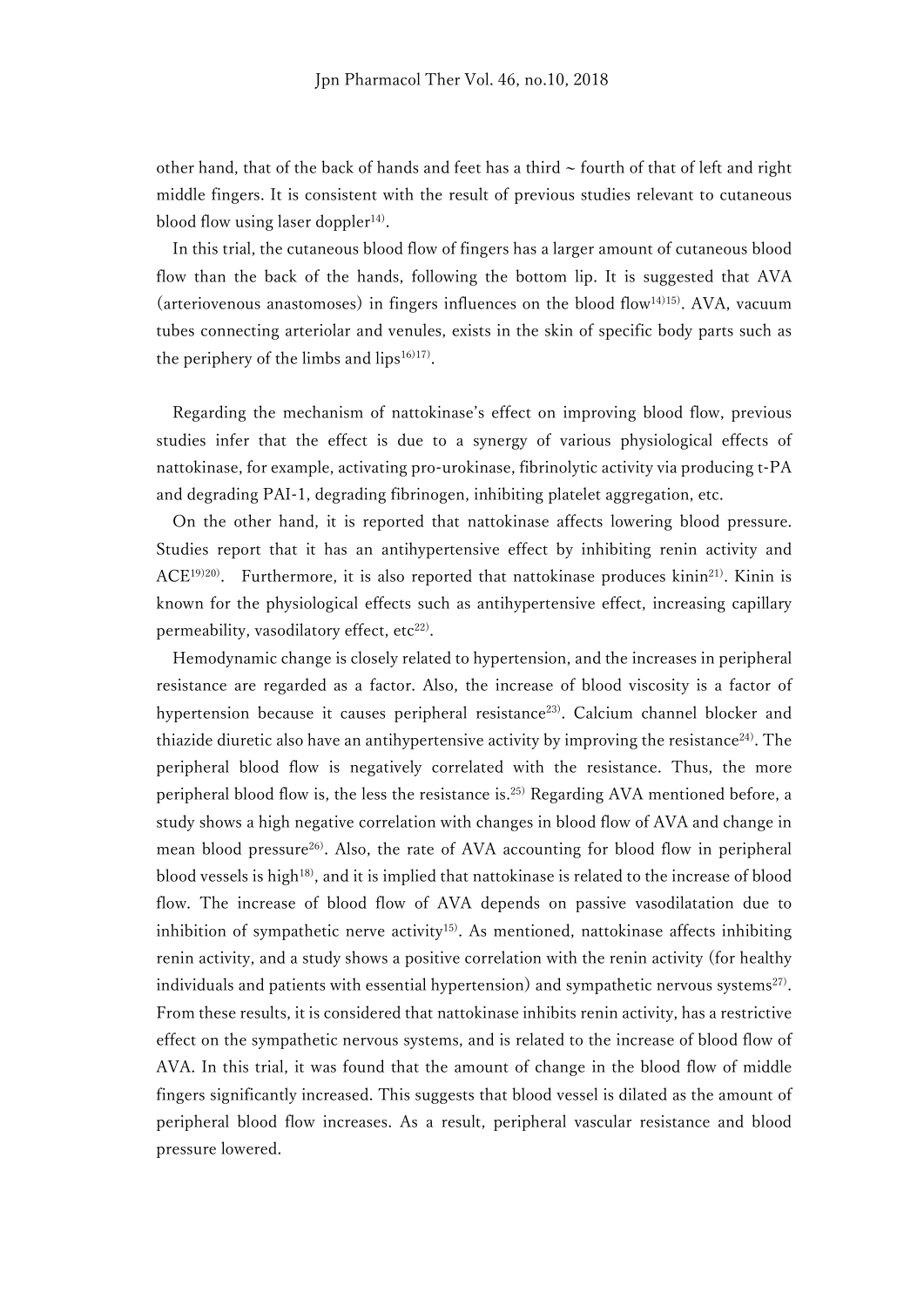Recently, more and more people suffer from cardiovascular diseases including hypertension because of changing food demands, and prevention is an urgent problem. Low blood flow increases the risk of hypertension and cardiovascular diseases. Nattokinase is expected to be future prevention for these lifestyle-related diseases by improving blood flow and maintain a healthy condition.

Furthermore, the number of young women who have the sensitivity to coldness is increasing because of changes in our environment, especially cooling systems in their office. Peripheral vasoconstriction and the reduction of peripheral blood flow is considered to be causes of the sensitivity to coldness<sup>29)30</sup>. As objective evaluation criteria, the amount of peripheral blood flow is measured by laser Doppler<sup>31)32)</sup>. They feel the sensitivity in fingertips of their hands and feet mainly. In addition, they have unidentified complaint such as shoulder muscle stiffness, dizziness, low back pain,  $etc^{28}$ . Improving the sensitivity to coldness has profound implications for their healthy life. this trial shows nattokinase's effects on improving the sensitivity of coldness by improving peripheral blood flow, and further clinical trials are now eagerly awaited.

Regarding the limitations of the trial, other endpoints except for peripheral blood flow are not evaluated. Therefore, a variety of evaluations will be needed. In this trial, no adverse events were observed, and It is considered that nattokinase is safe to humans.

### Conclusion

This trial evaluated the effect of nattokinase on the blood flow improvement by consuming soft gel capsule that contains 2,000FU of nattokinase ''Natural Super Kinase II'', and a randomized, placebo-controlled, double-blind, cross-over study was conducted. Consequently, the change in peripheral blood flow in the middle fingers 180 minutes after ingestion of the test food group was significantly higher than in the placebo group, and the rate of change (right and left middle finger) from 0 minute in the test food group was significantly higher than that of the placebo group at 120,180 minutes after ingestion. These results indicate that soft gel capsules that contain 2,000FU of nattokinase ''Natural Super Kinase II'' improve the blood flow of healthy adults.

#### 【Conflicts of Interest】

 Japan Bio Science Laboratory Co., Ltd. covered the cost of the trial and provided ''Natural Super Kinase II'', and the trial was conducted. Also, Japan Bio Science Laboratory is irrelevant to the data analysis.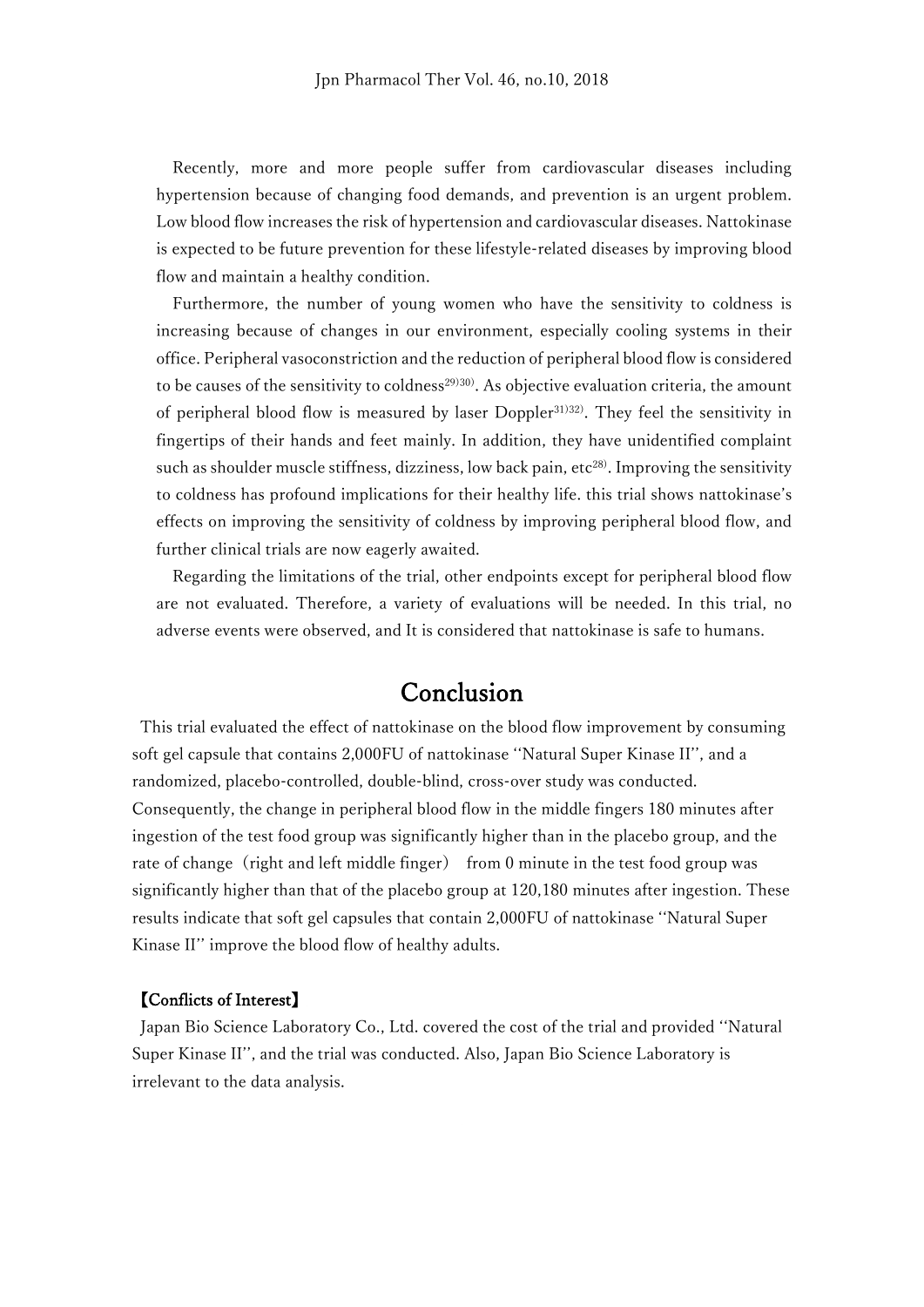## Reference

- 1) Vital statistics survey. Tokyo: Ministry of Health, Labour and Welfare; 2016. Available from<https://www.mhlw.go.jp/toukei/saikin/hw/jinkou/kakutei16/>
- 2) Overview of national medical expenditures. Tokyo: Ministry of Health, Labour and Welfare; 2015. Available from<https://www.mhlw.go.jp/toukei/saikin/hw/k-iryohi/15/>
- 3) The world health report 2002: reducing risks promoting healthy life. Geneva: World Health Organization; 2002. Available from<https://www.who.int./whr/2002/en/>
- 4) Kenko Nippon 21, The Ministry of Health, Labour and Welfare ministerial notification no. 430. Tokyo: Ministry of Health, Labour and Welfare; 2012. Available from [https://www.mhlw.go.jp/bunya/kenkou/dl/kenkounippon21\\_01.pdf](https://www.mhlw.go.jp/bunya/kenkou/dl/kenkounippon21_01.pdf)
- 5) Yatagai C, Maruyama M, Kawahara T, Sumi H, Nattokinase-promoted tissue plasminogen activator release from human cells. Pathophysiol Haemost Thromb 2008; 36 (5): 227-32
- 6) Sumi H, Hamada H, Nakanishi K, Hiratani H, Enhancement of the fibrinolytic activity in plasma by oral administration of nattokinase. Acta Haemator 1990; 84 (3): 139-43.
- 7) Urano T, Ihara H, Umemura K, Suzuki Y, Oike M, Akita S, et al. The profibrinolytic enzyme subtilisin NAT purified from Bacillus subtilis cleaves and inactivates plasminogen activator inhibitor type 1. Biol Chem 2001; 276 (27): 24690-6.
- 8) Niwa K. Nattokinase's degradation of fibrinogen and anti-coagulation effect. Journal of Analytical Bio-Science 2006; 29 (3): 279-83.
- 9) Jang JY, Kim TS, Cai J, Kim J, Kim Y, Shin K, et al. Nattokinase improves blood flow by inhibiting platelet aggregation and thrombus formation. Lab Anim Res 2013; 29 (4): 221-5.
- 10) Fujita M, Hong K, Ito Y, Fujii R, Kariya K, Nishimuro S, Thrombolytic effect of nattokinase on a chemically induced thrombosis model in rat. Biol Pharm Bull 1995; 18 (10): 1387-91.
- 11) Japan Health and Nutririon Food Association. Bacillus natto culture extract food; quality specification standards. 2017.
- 12) Osuka K. blood flow imaging systems manufactured by Perimed inc. Journal of the Japanese Society of Food Engineering. 2010; 30 (4): 160-8.
- 13) Watanabe M, Inoue K, Okayasu M, Mitsubayashi H, Kawamura H, Influence of fluid replacement on fasting hematocrit, blood viscosity, and peripheral circulation in the early morning. Japanese Journal of Clinical Physiology 2000; 30(4): 227-31.
- 14) Kobayashi N, Yamasaki K, Iizuka S, Measuring distribution of the amount of blood in skin circulation by laser Doppler method. Bulletin of Jissen Women's University Department of Life Science 1997; 34: 74-9.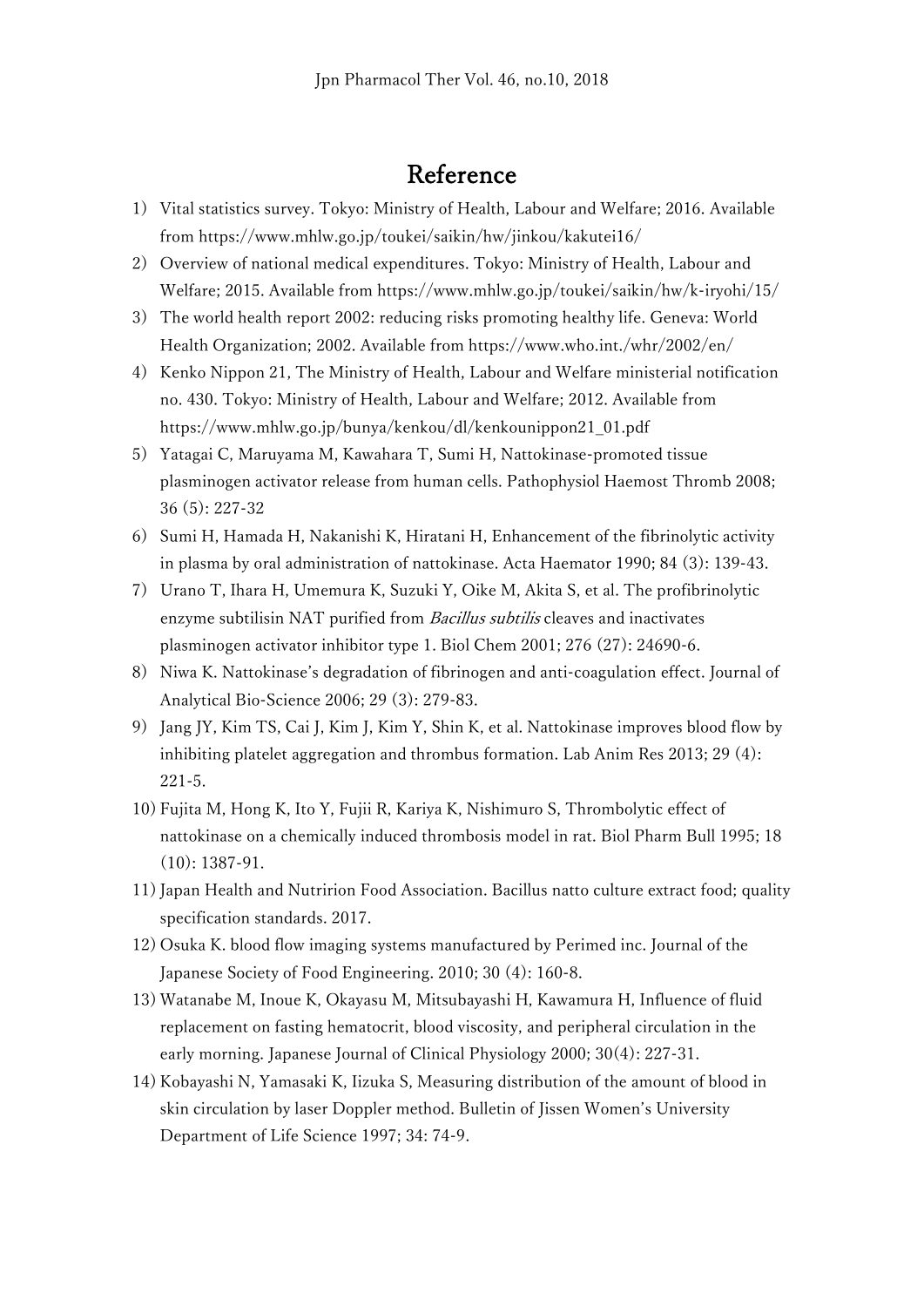- 15) Hirata K, Arteriovenous anastomose blood flow and adjustment of heat dissipation from limbs. Japanese Journal of Biometeorology 2016; 53 (1): 3-12.
- 16) Clara M. Die arterio-venosen Anastomosen (2Aufl) Germany: Springer; 1956. P.12-23.
- 17) Sherman JL Jr. Normal arteriovenous anastomoses. Medicine (Baltimore) 1963; 42: 247-67.
- 18) Nagasaka T, Heat and human from the viewpoint of ecophysiology. The Japanese Journal of Constitutional Medicine. 1993; 57: 8-10.
- 19) Kim JY, Gum SN, Paik JK, Lim HH, Kim KC, Ogasawara K, et al. Effects of nattokinase on blood pressure: a randomized, controlled trial. Hypertens Res 2008; 31 (8): 1583-8.
- 20) Murakami K, Yamanaka N, Ohnishi K, Fukayama M, Yoshino M. Inhibition of angiotensin I converting enzyme by subtilisin NAT (nattokinase) in natto, a Japanese traditional fermented food. Food Funct 2012; 3 (6): 674-8.
- 21) Sumi H, Yatagai C, Naito T, Maruyama M. The effect on decreasing blood pressure and improvement of blood flow of natto related to kinin generating system enzyme nattokinase・kallikrein. New Food Industry 2008; 50 (12): 55-60.
- 22) Abe K. The role of kinin systems for essential blood pressure. Japanese Journal of Clinical Medicine 1978; 36 (8): 2912-6.
- 23) Dart AM, Kingwell BA, Pulse-pressure a review of mechanisms and clinical relevance. J Am Coll Cardiol 2001; 37 (4); 975-84.
- 24) Committee for Japanese Society of Hypertension Guidelines for Treatment of hypertension. Guidelines for treatment of hypertension 2014.
- 25) Kura N, Fujikawa T, Tochikubo O, New finger-occlusion plethysmograph for estimating peripheral blood flow and vascular resistance. Circ J 2008; 72 (8): 1329-35.
- 26) Lossius K, Eriksen M, Walloe L, Fluctuations in blood flow to acral skin in humans: connection with heart rate and blood pressure variability. J Physiol 1993; 460: 641-55.
- 27) Shigetomi S, Fukuchi S. A study about the mode of blood pressure regulation for essential hypertension. The Japanese journal of endocrinology. 1980; 56 (1): 78-86.
- 28) Kuwabara Y, Hando T, Ikeda K, Regarding sensitivity to cold among young men and women. Journal of Niigata Seiryo Academic Society 2012; 43: 65-9.
- 29) Ushiroyama N. Clinical analysis of pathology and actions toward sensitivity to cold: what is sensitivity to cold, and is it curable?. Journal of Clinical and Experimental Medicine 2005; 215 (11): 925-9.
- 30) Takatori A, Okuda H, Sekiba K, Tanizaki Y. Pathophsiological study of sensitivity to cold by using thermography, the relationship between temperature change and temperature distribution on the surface of skin of patients with sensitivity to cold. Kankyo Byoutai Kenpo 1991; 62: 16-22
- 31) Yamada N, Yoshimura H. Effects of royal jelly on improving sensitivity to cold among